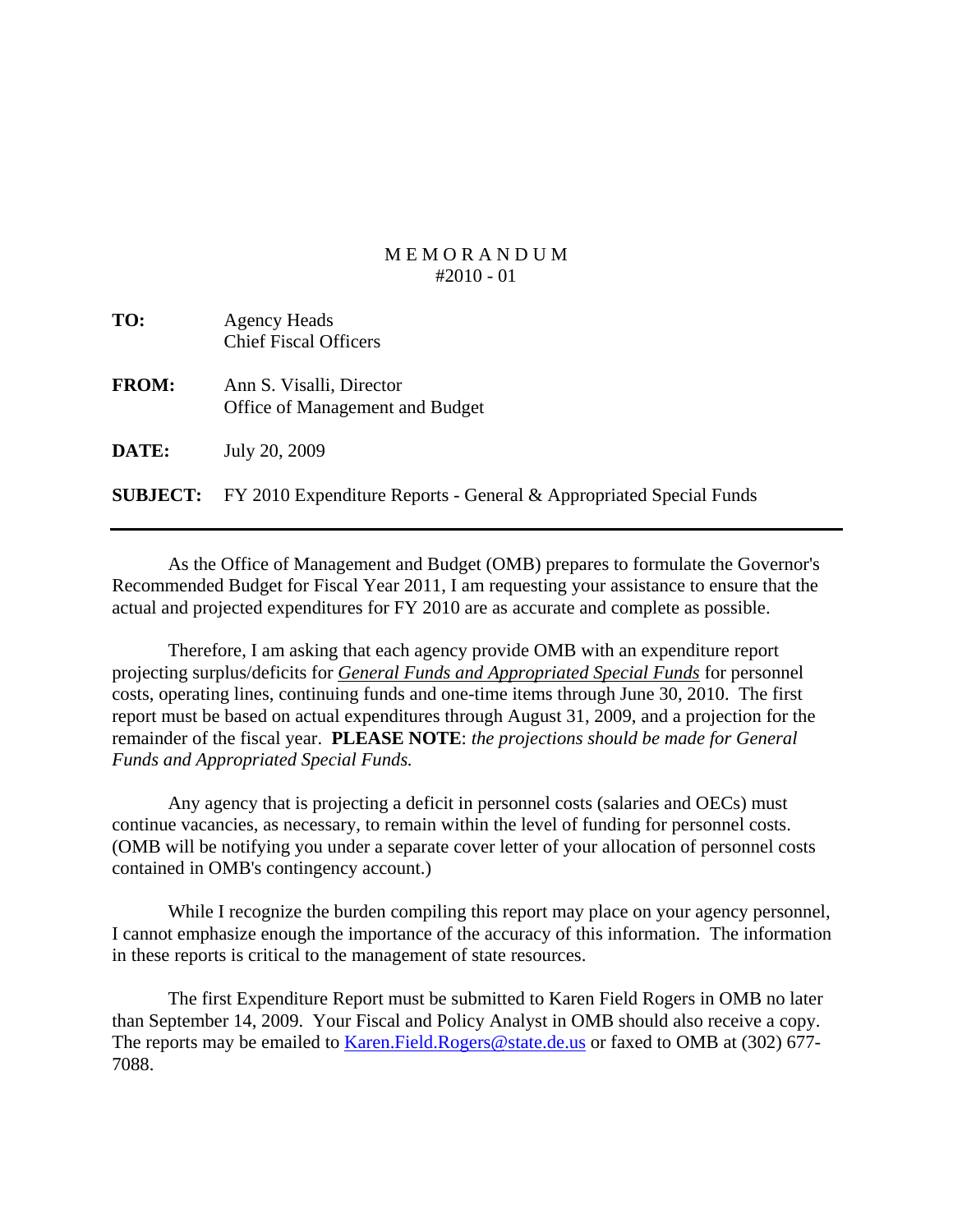Column Descriptions (see attached example)

 GF Personnel Costs - Record your projected personnel costs surplus/deficit, including your allocation of personnel costs contained in the personnel cost contingency, as of June 30, 2010.

 GF Non-Salary – Operating Costs - Record your projected non-salary surplus/deficit as of June 30, 2010. This should include travel, contractual, capital, one-times and special lines.

GF Total - Total of columns 1 and 2.

 ASF Personnel Costs – Record your projected ASF personnel costs surplus/deficit as of June 30, 2010.

 ASF Non-Salary – Operating Costs - Record your projected ASF non-salary surplus/deficit as of June 30, 2010. This should include travel, contractual, capital, onetimes and special lines.

ASF Total - Total of columns 4 and 5.

## *Note***: Agencies are expected to stay within their budget appropriations.**

Expenditure reports will be due on the following dates:

 September 14, 2009 October 12, 2009 November 9, 2009 December 14, 2009 January 11, 2010 February 8, 2010 March 8, 2010 April 12, 2010 May 10, 2010 June 14, 2010

 Karen Field Rogers and your Fiscal and Policy Analyst will be available to provide assistance and direction in compiling the information.

 Your continued cooperation in this endeavor is appreciated. If you have any questions, please contact Karen Field Rogers, Director of Financial Integration at 672-5105 or your analyst.

KFR:gsm Attachment cc: Analysts *g:/budget office admin/massmemos/fy2010/2010-01*